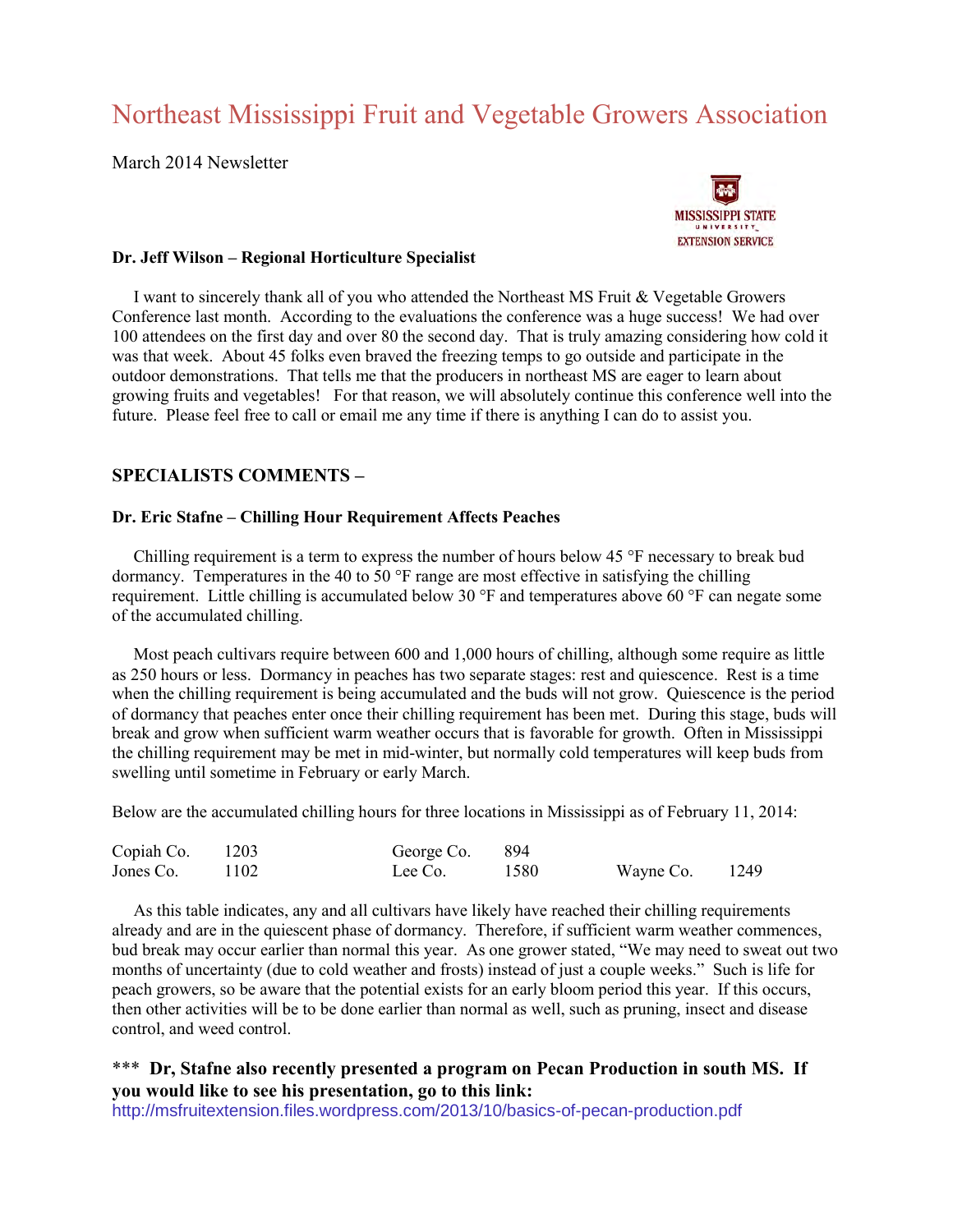## **Dr. Blake Layton – Soil-applied Systemic Insecticides for Commercial Vegetables**

 Commercial vegetable growers currently have access to a wide range of effective insecticides to control insect pests. Among these are four neonicotinoid insecticides that can be applied as at-plant or post-planting soil treatments to control important early season insect pests such as: aphids, flea beetles, cucumber beetles, Colorado potato beetles, thrips, and whiteflies (Note that they do not control cutworms or most other caterpillar pests). Most of these products can be applied in a variety of ways, ranging from transplant water drenches, at-planting sprays, post-planting side-dress sprays, or through drip irrigation. When applied as soil treatments these products usually have rather long pre-harvest intervals, but because they are usually applied at or shortly after planting, this is usually not a problem.

 It is especially important to read and follow labels carefully when choosing and using soil-applied systemic treatments. First, be sure the product is labeled for use on the crop you plan to treat—these products are not labeled for all vegetable crops. Next check to see if there are any plant-back restrictions that would adversely affect your plans for future crops—plant back restrictions are up to a year for some crops/products. Then be sure the product will control the pests you need to control—some are better for flea beetles, while others work best on whiteflies. Note the pre-harvest interval and be sure it will not be a problem—pre-harvest intervals may be 30 days or longer in some cases. Finally, be sure you understand how to apply the proper rate and have the necessary set-up and equipment to do so.

 The active ingredients in these soil-applied neonicotinoid products can also be applied as foliar sprays to many vegetables. In some cases the foliar-applied product has a different brand name and label than the soil-applied product. In other cases the same brand name/formulation can be applied either way. The following table summarizes the active ingredients and their various brand names/ uses. Note that one of these neonicotinoids, acetamiprid, is only applied as a foliar spray; there is no soil-applied version.

 The five insecticides listed below all belong to the same class of insecticide chemistry, the neonicotinoid class, and this means they all have the same mode of action. This means that if an insect develops resistance to one of these products, it will be resistant to all other products in the class. This is why it is important for growers to know which products are in this class and to **use only one application of a neonicotinoid insecticide per crop**. In other words, if you use a soil-applied neonicotinoid product at planting, then do not use a neonicotinoid product as foliar spray on the same crop. This requirement is specified on the labels of these products.

|                   | <b>Brand Name</b>   | <b>Brand Name</b>  | Comments                   |
|-------------------|---------------------|--------------------|----------------------------|
| Active Ingredient | for soil-applied    | for foliar-applied |                            |
|                   | formulation         | formulation        |                            |
| imidacloprid      | Admire Pro 4.6 F    | Provado 1.6 F      | Many generic formulations. |
|                   |                     |                    | Seed treatment on sweet    |
|                   |                     |                    | corn                       |
|                   |                     |                    | is known as Gaucho 600     |
| thiamethoxam      | Platinum 2 SC       | Actara 25 WDG      |                            |
| dinotefuran       | Venom 70 SG         | Venom 70 SG        |                            |
| clothianidin      | Belay 2.13 SC       | Belay 2.13 SC      | Seed treatment on sweet    |
|                   |                     |                    | corn                       |
|                   |                     |                    | is known as Poncho 600     |
| acetamiprid       | (foliar spray only) | Assail 30 SG       |                            |

#### **Neonicotinoid Insecticides for Commercial Vegetables**

**Note:** When using these soil-applied products to treat transplants, such as tomatoes or melons, there is usually a lag time between when the product is applied and when the product begins to provide protection. Pests like flea beetles or cucumber beetles can sometimes do a lot of damage, and even destroy stands, in this protection gap. For this reason, it is often a good idea to apply a non-neonicotinoid foliar spray immediately following transplanting to provide immediate and supplemental protection of high value transplants. In cases where cutworms are also a concern, a pyrethroid insecticide, such as Brigade or Mustang Max, may be a good choice for such a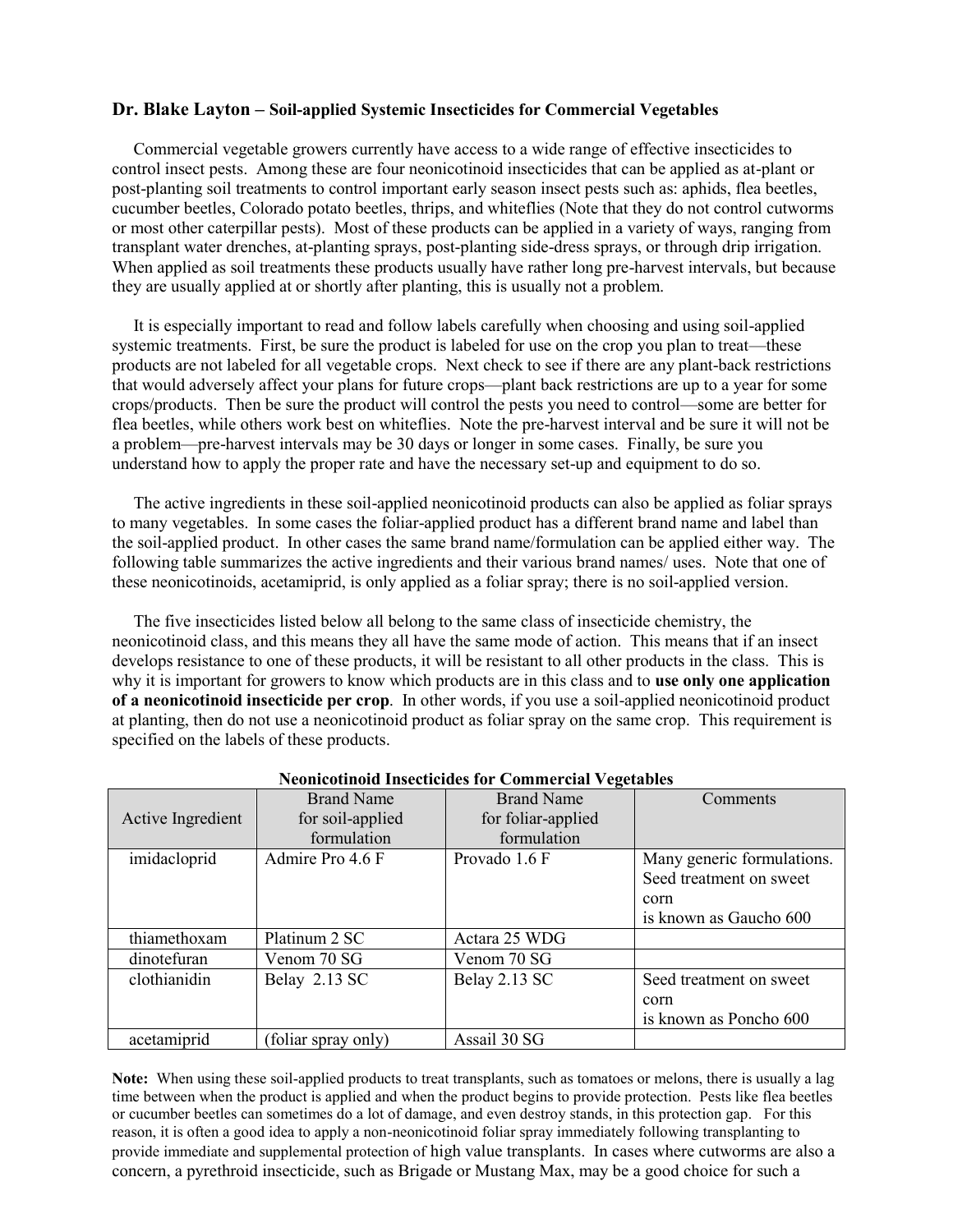treatment. Be aware however, that both the neonicotinoids and the pyrethroids have a tendency to flare spider mites and scout young plants regularly for building populations of mites and other pests.

## **UPCOMING EVENTS**

#### **Farm to School MS Market Ready Training**

There will be a program held in conjunction with the  $F&V$  Conference for any producer who wants to hear more about the Farm-to-School program. This program is presented by the MSU Dept. of Ag Econ and the MS Dept. of Ag. Information about GAP/GHP will also be presented. The training includes discussions on current food policy legislation, building relationships with restaurant managers and chefs, proper packaging and labeling, marketing strategies, pricing structures and regulatory concerns. This program will last from 9:00 a.m. – noon. The cost is included with your conference registration and will cover refreshments, lunch, training workbooks, and references materials. For more info please contact Dr. Ken Hood at 662-325-2155 or read the attachment to this email. You can even register for that portion online at: [http://www.agecon.msstate.edu/whatwedo/commodity/market\\_training.asp.](http://www.agecon.msstate.edu/whatwedo/commodity/market_training.asp)

**\*\*\* The Department of Agriculture would like for each of you to have a chance to fill out a survey about selling to schools. If you would like to do this please go to the following link:** [http://www.mdac.ms.gov/farmtoschool.](http://www.mdac.ms.gov/farmtoschool)

## **MSU Food-Safety Workshops**

 Fruit and vegetable growers can learn techniques to make their produce safer for the consumer during one of these upcoming workshops. Specialists with the MSU Extension Service and the MAFES will conduct three separate workshops across the state on developing and implementing good agricultural practices and good handling practices. The last one is from 8:00 a.m. - 5:00 p.m. at the following location: March 11 - Coastal Research and Extension Center, 1815 Popps Ferry Rd., Biloxi.

 The voluntary guidelines, referred to as GAPs and GHPs, were issued by the Food and Drug Administration in 1998 to help growers eliminate food safety hazards that can occur during growing, harvesting, cleaning, washing, sorting, packing and transporting unprocessed foods, such as raw fruits and vegetables. Topics include site selection and soil; agricultural water; fertilizer and pesticide use; animal exclusion; worker health and hygiene; produce cleaning and water treatment; packing and storage; traceability; harvesting; cooling; transportation; and U.S.D.A. audit verification checklist.

 Registration is free and open to all Mississippi fruit/vegetable growers who sell to the fresh market. Seating at each location is limited to the first 25 participants to preregister. Those completing the course will receive a certificate of completion. Lunch and refreshments will be provided. To pre-register or for more information, contact Mahmoud at [228-762-7783,](callto:228-762-7783) ext. 301, or [bmahmoud@ext.msstate.edu.](mailto:bmahmoud@ext.msstate.edu)

 The workshop is funded by the USDA's National Institute of Food and Agriculture through the Southern Risk Management Education Center. Instructors are MSU Extension and research professors Mahmoud, Christine Coker, Eric Stafne and Gary Bachman, and Alcorn State University food safety specialist Nicole Bell. Please see the following press release from MSU for more information: [http://msucares.com/news/releases/13/nr20131125\\_gapscertification.html](http://msucares.com/news/releases/13/nr20131125_gapscertification.html) 

#### **GAP/GHP Cost-Share Program Available**

 The Mississippi Department of Agriculture and Commerce is currently offering a cost-share program to provide financial assistance to Mississippi fruit and vegetable farmers receiving Good Agricultural Practices (GAP) and Good Handling Practices (GHP) Certification. Eligible farmers will receive reimbursement for 75% of the certification costs up to a maximum of \$500. To receive reimbursement,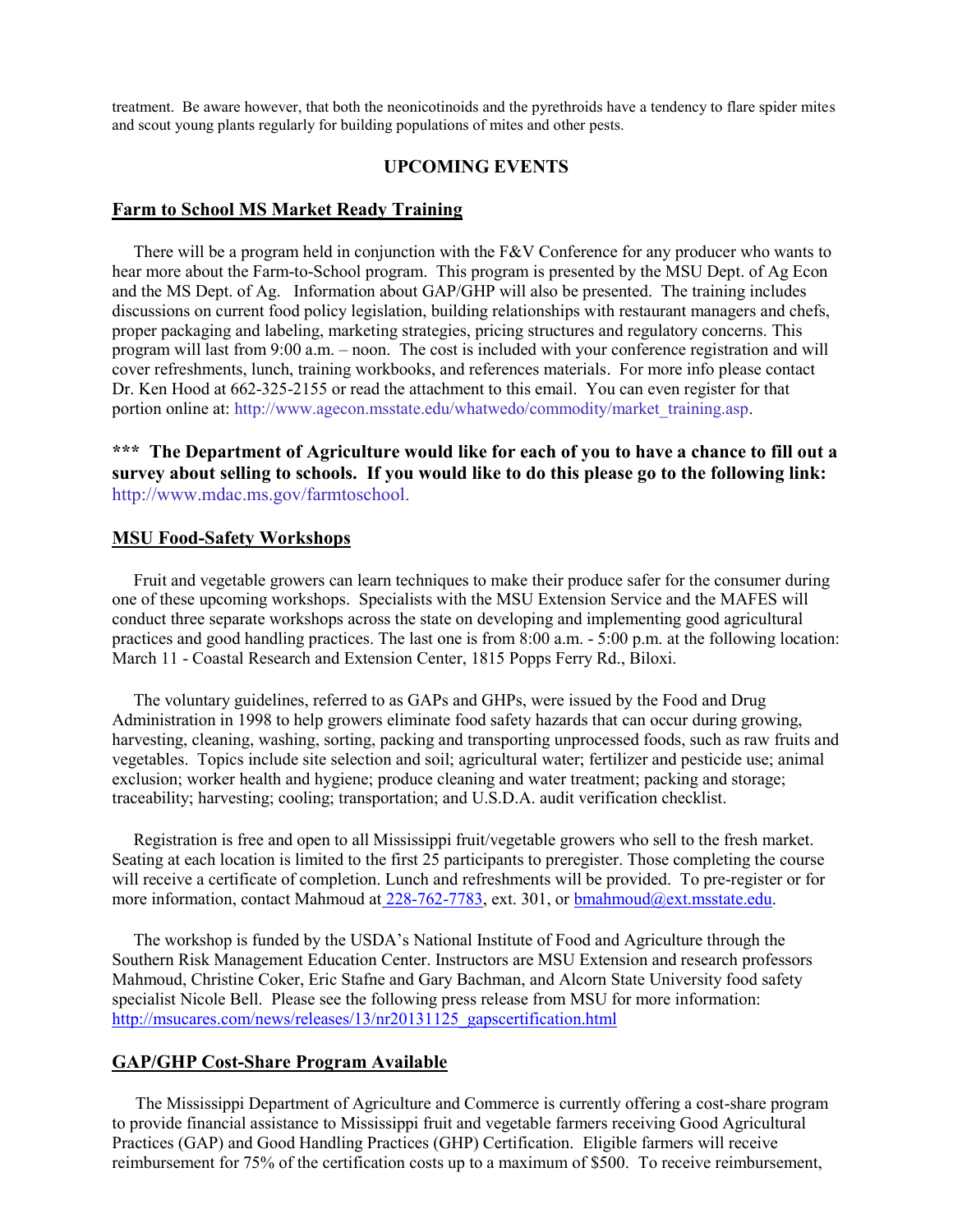farmers must submit a completed application with proper documentation of costs incurred. Only audits completed by an approved USDA certifier will be eligible for reimbursement. A list of auditor contacts is available at [www.ams.usda.gov/gapghp.](http://www.ams.usda.gov/gapghp) Funds are available on a first-come, first-serve basis until the funds are depleted. Funding for this program is provided through the USDA Specialty Crop Block Grant Program. For more information about this program or to obtain an application, visi[t www.mdac.ms.gov,](http://www.mdac.ms.gov/) call Michael Lasseter a[t \(601\) 359-1120](callto:%28601%29%20359-1120) or email [michaelL@mdac.ms.gov.](mailto:michaelL@mdac.ms.gov)

## **USDA Good Agricultural Practices Webinar -** Thursday, March 6, 2014, from 1:00 -2:00 p.m.

 Please join USDA for a live, interactive discussion via internet (a webinar), covering the food safety verification program for **USDA's Good Agricultural Practices (GAPs)**. The discussion has been developed for growers of fresh fruits and vegetables, and will cover the "how to's" of planning, plan implementation, and audit preparation. If you grow, pack, ship, or sell fruits and vegetables, you won't want to miss this unique webinar!

 Our formal presentation will run about 30 minutes, with the remaining time devoted to a live and interactive *Q*uestion and *A*nswer session. This webinar, hosted by USDA's AMS, is free and available to anyone with Internet access. Space is limited to the first 500 people who sign up, so please register early. **[CLICK HERE TO REGISTER](https://amsfv.webex.com/amsfv/onstage/g.php?t=a&d=666764790)**. If you have any questions about the webinars or AMS, please contact Christopher Purdy a[t \(202\) 720-3209](callto:%28202%29%20720-3209) or [christopher.purdy@ams.usda.gov.](mailto:christopher.purdy@ams.usda.gov)

## **MSU Better Process Control School for Acidified Foods**

April 15-16, 2014 at the MS Ag and Forestry Museum in Jackson, MS

 The Department of Food Science, Nutrition and Health Promotion will offer a Better Process Control School (BPCS) for Acidified Foods. This course offers instruction which fulfills the FDA and USDA Good Manufacturing Practice (GMP) requirements to certify supervisors of acidification and container closure evaluation operations during the canning of acidified foods. Companies which manufacture acidified foods must operate with a certified supervisor on the premises when processing as specified in 21CFR Part 114 & 108.25(f).

 Areas of Instruction: FDA and USDA require approved BPC Schools to follow certain guidelines. To assure the safety of acidified foods, schools must cover the critical factors supervisors must know when processing acidified foods. Participants seeking certification are required to attend a BPC School and pass examinations on these topics: Microbiology of Thermally Processed Foods, Foods Container Handling, Records for Product Protection, Food Plant Sanitation, Principles of Thermal Processing & Process Room Instrumentation, Equipment and Operation.

 Participants seeking certification in specific processing systems must attend that session and are required to pass the respective examination. Process systems offered for certification include: Acidified Foods. Participants seeking certification for a specific container closure system must attend that session and pass the respective examination. Closure sessions offered for certification include: Glass containers

 Examination questions are prepared by the National Food Processors Association/Food Processors Institute with the approval of FDA and USDA. Each examination consists of 10-20 questions and requires a minimum score of 70% to pass. Participants are encouraged to attend all sessions regardless of their intention to take the qualifying exam. Those not seeking qualification in a specific system area are not required to take that exam.

Pre-registration is mandatory. The registration fee (\$250) includes breaks, instructional materials, tuition and certificates earned. A letter/email confirming receipt of your registration, directions to the Ag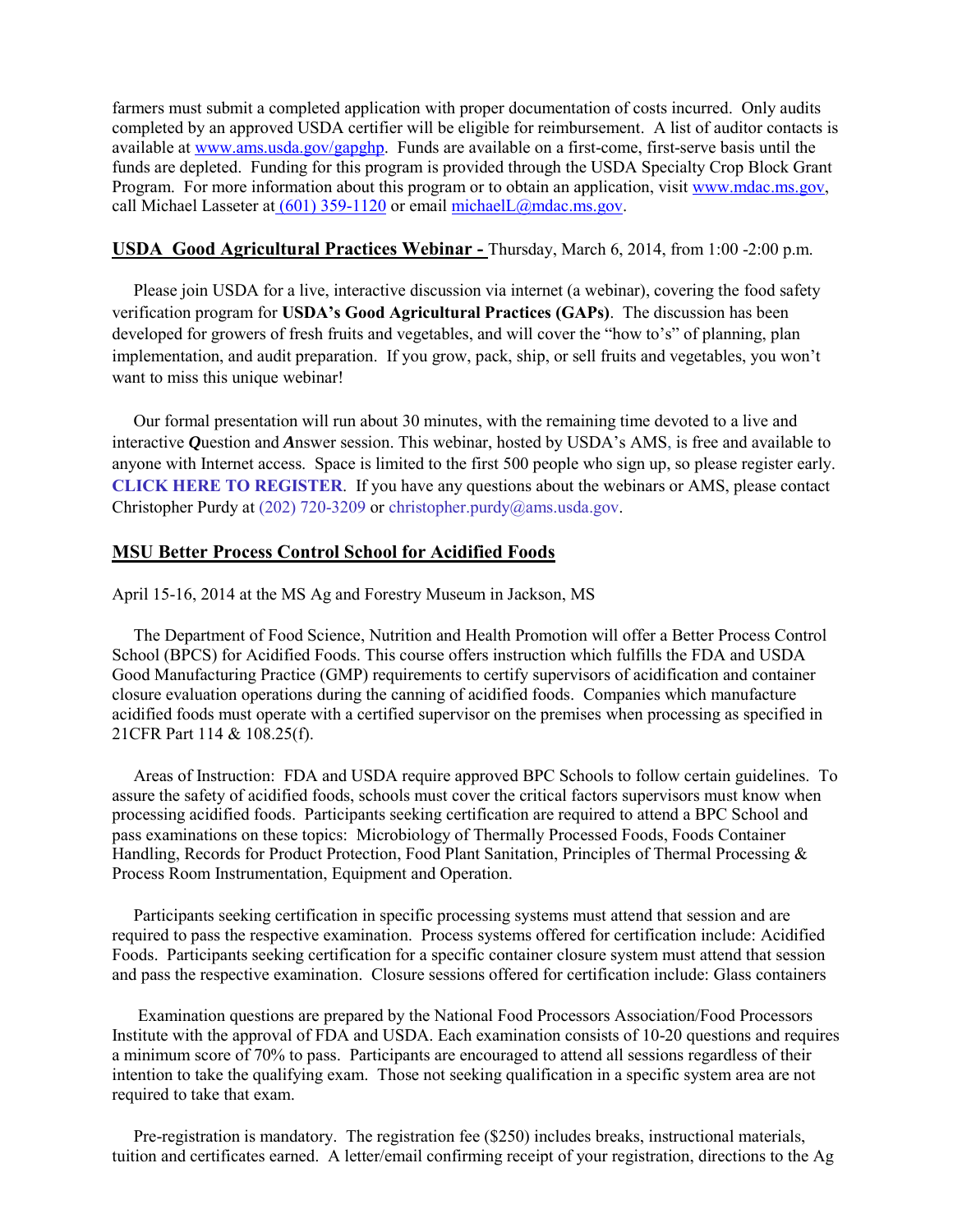Museum and the book will be mailed to you. After Feb. 24th the fee is \$300 (until March 3rd). Please see the attached brochure for more details and how to register.

## **USDA-Value-Added Producer Grant**

 Agriculture Secretary Tom Vilsack announced the availability of nearly \$10.5 million in U.S. Department of Agriculture (USDA) grants to help agricultural producers enter into value-added activities designed to give them a competitive business edge. The funding is being made available through the [Value-Added Producer Grant](http://links.govdelivery.com/track?type=click&enid=ZWFzPTEmbWFpbGluZ2lkPTIwMTMxMTI1LjI1NjY4OTcxJm1lc3NhZ2VpZD1NREItUFJELUJVTC0yMDEzMTEyNS4yNTY2ODk3MSZkYXRhYmFzZWlkPTEwMDEmc2VyaWFsPTE3ODg3OTI5JmVtYWlsaWQ9c3VzYW5AbWRhYy5tcy5nb3YmdXNlcmlkPXN1c2FuQG1kYWMubXMuZ292JmZsPSZleHRyYT1NdWx0aXZhcmlhdGVJZD0mJiY=&&&101&&&http://www.rurdev.usda.gov/BCP_VAPG.html) program. Grants are available to help agricultural producers create new products, expand marketing opportunities, support further processing of existing products or goods, or to develop specialty and niche products. They may be used for working capital and planning activities. The maximum working capital grant is \$200,000; the maximum planning grant is \$75,000.

 Eligible applicants include independent producers, farmer and rancher cooperatives, and agricultural producer groups. Funding priority is given to socially disadvantaged and beginning farmers or ranchers, and to small- to medium-size family farms, or farmer/rancher cooperatives.

 The Value-Added Producer Grant program is one of many USDA programs that support the development of strong local and regional food systems as part of the *Know Your Farmer, Know Your Food* initiative. Launched in 2009, the initiative strengthens ties between agricultural producers and their local communities, helping meet growing consumer demand and creating opportunities for small business development. Initiatives like this create new income opportunities for farmers, generate wealth that will stay in rural communities, and increase access to healthy, local foods in underserved communities. All of these actions boost local economies.

 Rural Development is encouraging applications from Tribal organizations as well as applications that support regional food hubs. Applications supporting value-added activities related to bio-based products are also encouraged. Since 2009, the Obama Administration has provided agricultural producers with almost \$80 million in Value Added Producer Grant assistance that has supported more than 600 innovative, value-added projects. Additional examples of how VAPGs assist local and regional food producers are available on the USDA *Know Your Farmer, Know Your Food* [Compass,](http://links.govdelivery.com/track?type=click&enid=ZWFzPTEmbWFpbGluZ2lkPTIwMTMxMTI1LjI1NjY4OTcxJm1lc3NhZ2VpZD1NREItUFJELUJVTC0yMDEzMTEyNS4yNTY2ODk3MSZkYXRhYmFzZWlkPTEwMDEmc2VyaWFsPTE3ODg3OTI5JmVtYWlsaWQ9c3VzYW5AbWRhYy5tcy5nb3YmdXNlcmlkPXN1c2FuQG1kYWMubXMuZ292JmZsPSZleHRyYT1NdWx0aXZhcmlhdGVJZD0mJiY=&&&103&&&http://www.usda.gov/wps/portal/usda/usdahome?navid=KYF_COMPASS) which is searchable by zip code and key word.

 Grant applications are due by Feb. 24, 2014. More information about how to apply is available on page 70260 of the [November 25 Federal Register,](http://links.govdelivery.com/track?type=click&enid=ZWFzPTEmbWFpbGluZ2lkPTIwMTMxMTI1LjI1NjY4OTcxJm1lc3NhZ2VpZD1NREItUFJELUJVTC0yMDEzMTEyNS4yNTY2ODk3MSZkYXRhYmFzZWlkPTEwMDEmc2VyaWFsPTE3ODg3OTI5JmVtYWlsaWQ9c3VzYW5AbWRhYy5tcy5nb3YmdXNlcmlkPXN1c2FuQG1kYWMubXMuZ292JmZsPSZleHRyYT1NdWx0aXZhcmlhdGVJZD0mJiY=&&&104&&&http://www.gpo.gov/fdsys/pkg/FR-2013-11-25/pdf/2013-28175.pdf) or by contacting any USDA Rural Development state office. Click here for more information: [http://www.rurdev.usda.gov/BCP\\_VAPG.html.](http://www.rurdev.usda.gov/BCP_VAPG.html)

#### **NRCS Conservation Innovation Grants**

 The U.S. Department of Agriculture (USDA) is accepting applications for competitive grants to develop and accelerate conservation approaches and technologies on private agricultural and forest lands. "Conservation Innovation Grants (CIGs) have contributed to some of the most pioneering conservation work on America's agricultural and forest lands," said Agriculture Secretary Tom Vilsack. "It's an excellent investment in new conservation technologies and approaches that farmers, ranchers and forest landowners can use to achieve their production and conservation goals."

 About \$15 million will be made available nationwide by the USDA's Natural Resources Conservation Service (NRCS). State and local governments, federally recognized Indian tribes, non-governmental and educational organizations, private businesses and individuals are eligible to apply. Pre-proposals are due March 7. Vilsack said priority will be given to applications that relate to nutrient management, energy conservation, soil health, air quality, climate change, wildlife, economics, sociology, environmental markets, food safety, historically underserved groups, or assessments of past CIG projects.